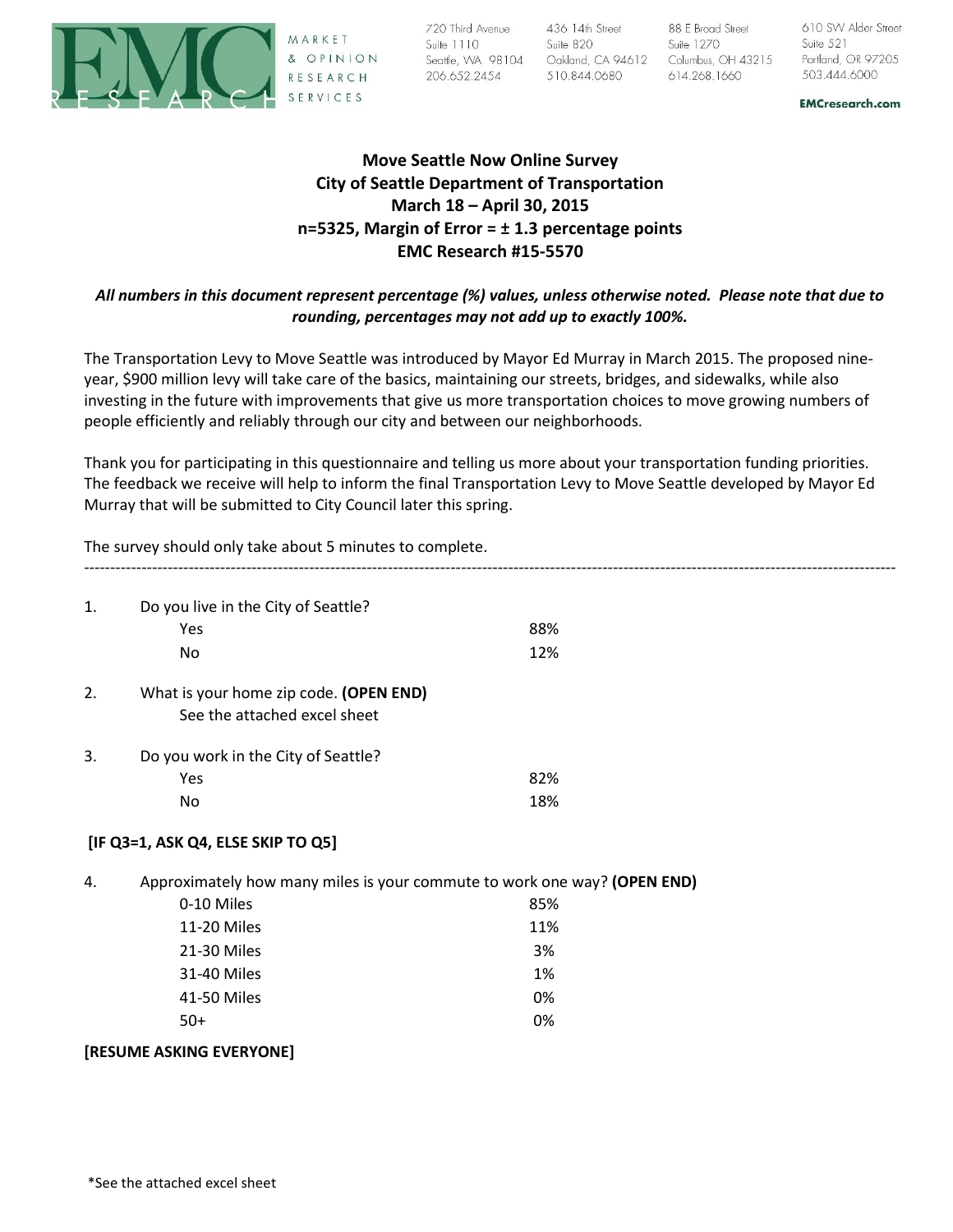5. What are the two **primary** ways you get around Seattle? Rank them as 1 and 2.

|                     | Rank 1 | Rank 2 |
|---------------------|--------|--------|
| Drive alone         | 36%    | 18%    |
| Carpool or vanpool  | 6%     | 11%    |
| Public transit      | 35%    | 26%    |
| Car <sub>2</sub> go | 0%     | 2%     |
| Walk                | 10%    | 24%    |
| <b>Bike</b>         | 11%    | 9%     |
| Other (Specify)*    | 1%     | 4%     |

Q6-12INT. In general, how easy or difficult is it for you to get around Seattle using each of the following modes? Use the scale below to select a number from 1 to 5 where 1 is easy and 5 is difficult.

|     | $\mathbf 1$           | $\overline{\mathbf{c}}$ | 3   | 4   | 5                |         |      |
|-----|-----------------------|-------------------------|-----|-----|------------------|---------|------|
|     | Easy                  |                         |     |     | <b>Difficult</b> | (NA/DK) | Mean |
| 6.  | Drive alone           |                         |     |     |                  |         |      |
|     | 15%                   | 17%                     | 21% | 19% | 16%              | 11%     | 3.03 |
| 7.  | Carpool or vanpool    |                         |     |     |                  |         |      |
|     | 5%                    | 9%                      | 12% | 10% | 12%              | 54%     | 3.32 |
| 8.  | <b>Public transit</b> |                         |     |     |                  |         |      |
|     | 8%                    | 23%                     | 32% | 20% | 13%              | 4%      | 3.05 |
| 9.  | Car2Go                |                         |     |     |                  |         |      |
|     | 4%                    | 10%                     | 10% | 5%  | 4%               | 67%     | 2.89 |
| 10. | Walk                  |                         |     |     |                  |         |      |
|     | 20%                   | 27%                     | 26% | 12% | 8%               | 7%      | 2.59 |
| 11. | <b>Bike</b>           |                         |     |     |                  |         |      |
|     | 7%                    | 13%                     | 18% | 14% | 11%              | 37%     | 3.14 |
| 12. | Other (SPECIFY)*      |                         |     |     |                  |         |      |
|     | 7%                    | 6%                      | 5%  | 2%  | 3%               | 78%     | 2.40 |

13. Thanks for telling us a little about how you get around Seattle. Is there anything else you would like us to know in terms of how you get around Seattle before we move on? **(OPEN END RESPONSE, ALLOW FOR LENGHTLY RESPONSE)**

See the attached excel sheet

14. In 2006, Seattle voters approved a 9-year, \$365 million transportation levy, called Bridging the Gap, that expires at the end of 2015. The Bridging the Gap transportation levy has helped address our maintenance backlog, secure transit service, and improve road safety. Before this survey, had you heard of Bridging the Gap?

| Yes      | 55% |
|----------|-----|
| No       | 36% |
| Not Sure | 9%  |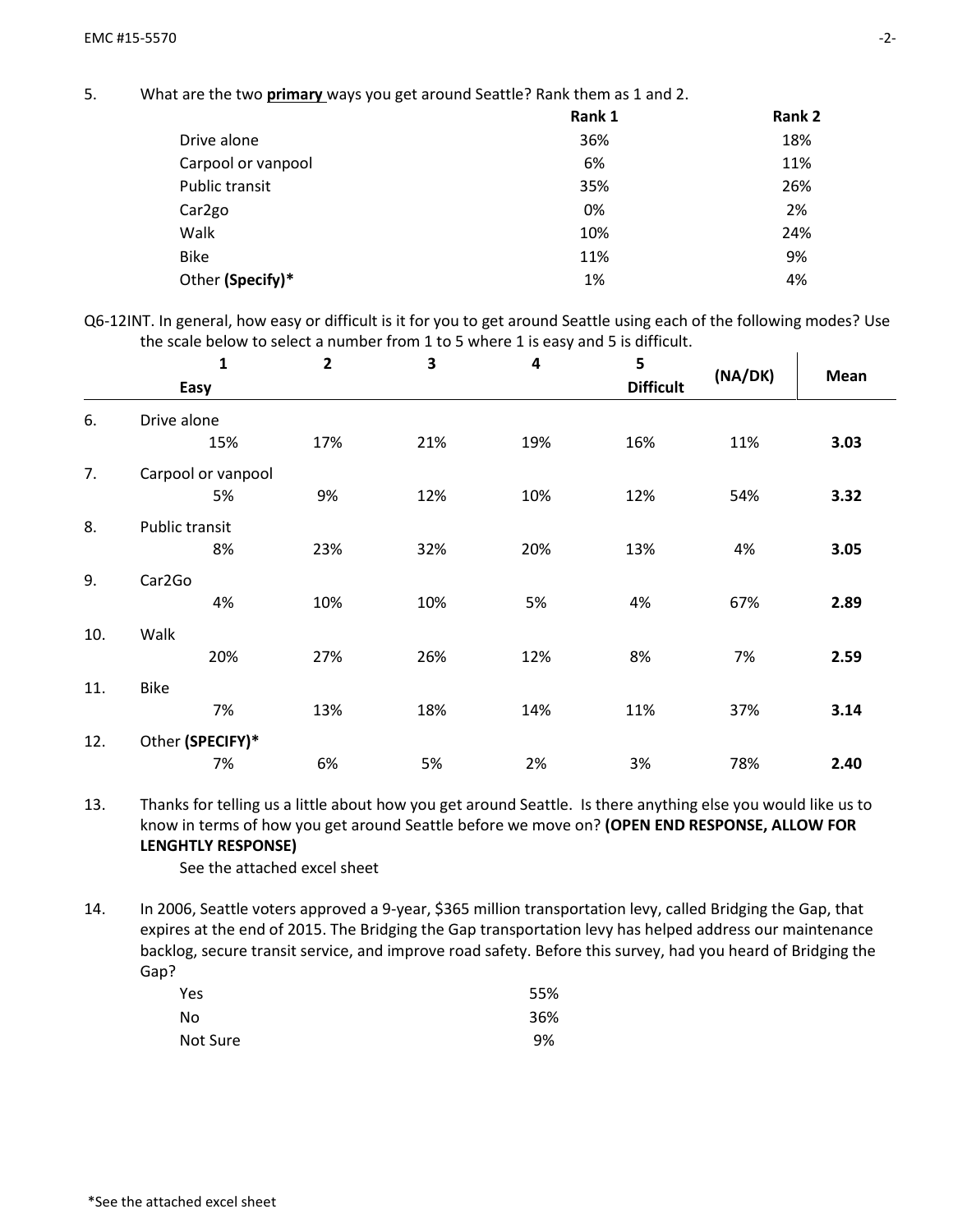Q15INT. Mayor Ed Murray and the Seattle Department of Transportation are proposing a replacement levy, the Transportation Levy to Move Seattle, that aims to take care of the basics, maintaining our streets, bridges, and sidewalks, while also investing in the future with improvements that give us more travel choices to move more people in and around Seattle.

The Transportation Levy to Move Seattle is organized around four core values:

- **A Safe City** Keep Seattle travelers safe by working to eliminate serious and fatal crashes and seismically reinforcing vulnerable bridges.
- **An Affordable City** Provide high-quality and low-cost transportation options that allow people to spend their money on things other than transportation. Invest in smart maintenance today to avoid increased expense for our residents later.
- **An Interconnected City** Provide an easy-to-use, reliable transportation system that gives travelers the options they want when they want them.
- **A Vibrant City** Invest in streets and sidewalks that hum with economic and social activity.
- 15. Please rank these core values in order of importance to you, with 1 being the most important.

#### **[RANDOMIZE]**

|                     | Rank 1 | Rank 2 | Rank 3 | Rank 4 |
|---------------------|--------|--------|--------|--------|
| Safe City           | 39%    | 22%    | 23%    | 16%    |
| Affordable City     | 23%    | 31%    | 27%    | 20%    |
| Interconnected City | 32%    | 33%    | 25%    | 10%    |
| Vibrant City        | 8%     | 15%    | 24%    | 53%    |

#### **[END RANDOMIZE]**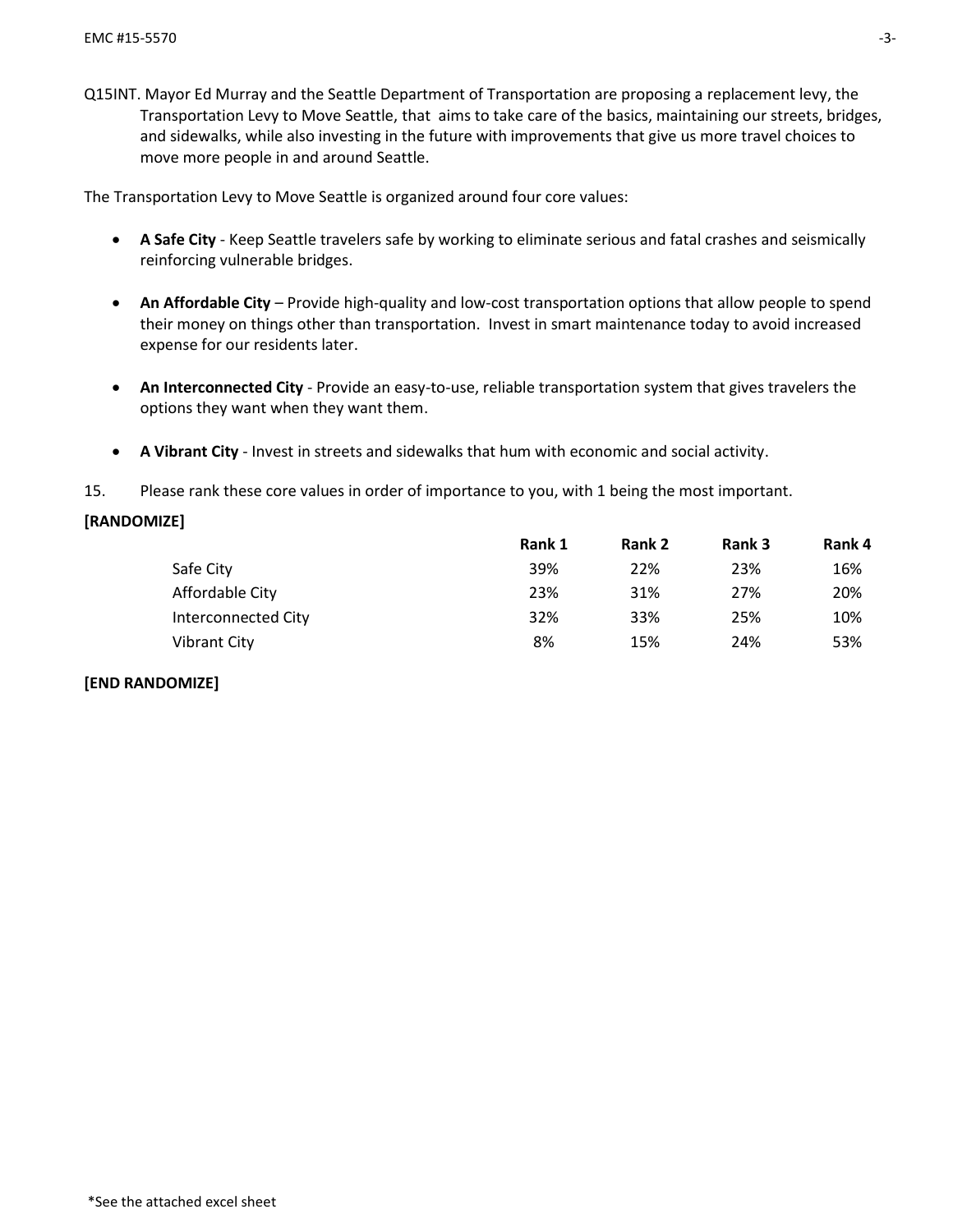Q16-27INT. There are a number of investments the proposed \$900 million levy could fund.

On a scale of 1 to 5, where 1 is a Very low priority and 5 is a very high priority, how high of a priority is each of the following investments to you?

|     | 1                                                                                   | $\overline{2}$ | 3   | 4   | 5                  | (DK) | Mean |
|-----|-------------------------------------------------------------------------------------|----------------|-----|-----|--------------------|------|------|
|     | Very low priority                                                                   |                |     |     | Very high priority |      |      |
|     | [RANDOMIZE]                                                                         |                |     |     |                    |      |      |
|     | A Safe City - \$350 million over 9 years                                            |                |     |     |                    |      |      |
| 16. | Implement a program to eliminate serious and fatal crashes on Seattle streets       |                |     |     |                    |      |      |
|     | 7%                                                                                  | 11%            | 23% | 27% | 31%                | 2%   | 3.64 |
| 17. | Protect our most vulnerable travelers - people walking and biking<br>8%             | 8%             | 15% | 20% | 48%                | 1%   | 3.92 |
| 18. | Keep our bridges safe                                                               |                |     |     |                    |      |      |
|     | 2%                                                                                  | 5%             | 19% | 31% | 41%                | 1%   | 4.05 |
|     | An Affordable City - \$275 million over 9 years                                     |                |     |     |                    |      |      |
| 19. | Maintain and modernize 250 lane-miles of our busiest streets<br>4%                  | 10%            | 27% | 29% | 28%                | 2%   | 3.68 |
| 20. | Provide tools to help people get around without the expense of owning a car<br>11%  | 8%             | 13% | 19% | 49%                | 1%   | 3.88 |
|     | An Interconnected City - \$170 million over 9 years                                 |                |     |     |                    |      |      |
| 21. | Modernize outdated streets to give people convenient and affordable travel options  |                |     |     |                    |      |      |
|     | 5%                                                                                  | 7%             | 22% | 29% | 34%                | 3%   | 3.80 |
| 22. | Improve connections to light rail<br>6%                                             | 5%             | 12% | 21% | 55%                | 1%   | 4.16 |
| 23. | Make it easier to walk and bike in Seattle                                          |                |     |     |                    |      |      |
|     | 12%                                                                                 | 8%             | 15% | 19% | 44%                | 1%   | 3.74 |
|     | A Vibrant City - \$105 million over 9 years                                         |                |     |     |                    |      |      |
| 24. | Improve mobility for freight and delivery vehicles<br>14%                           | 21%            | 30% | 18% | 13%                | 4%   | 2.96 |
| 25. | Invest in neighborhood priority projects<br>6%                                      |                |     |     |                    | 4%   |      |
|     |                                                                                     | 11%            | 29% | 28% | 21%                |      | 3.50 |
| 26. | Take care of our urban forest and improve drainage in flood-prone communities<br>7% | 11%            | 25% | 28% | 27%                | 2%   | 3.58 |
|     |                                                                                     |                |     |     |                    |      |      |

You can hover over the blue text to receive additional information.

**[END RANDOMIZE]** 

27. Are there other transportation investments you feel should be a top priority for funding through this levy? **(OPEN END RESPONSE, ALLOW FOR LENGHTLY RESPONSE)** See the attached excel sheet